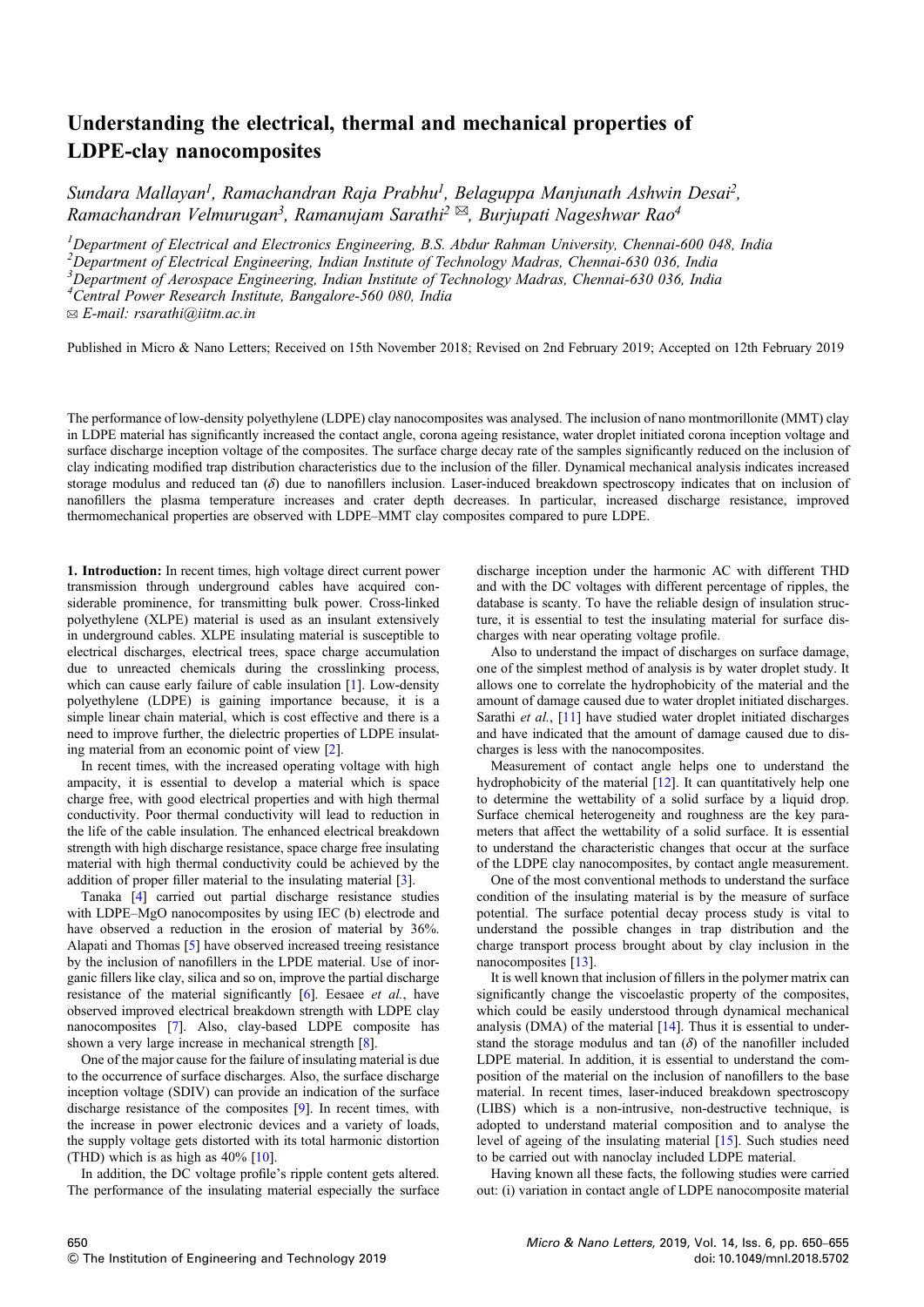with different wt.% of clay, (ii) variation in SDIV with LDPE MMT clay nanocomposites under AC, harmonic AC voltages with different THDs and with DC voltages with different percentage of ripple contents, (iii) corona discharge inception voltage variation due to water droplet with LDPE nanocomposites, (iv) variation in surface potential and decay characteristics of the LDPE nanocomposites and to understand possible variation in trap distribution at different temperatures, (v) variation in viscoelastic property of LDPE clay nanocomposites through dynamic mechanical analysis, (vi) characteristic variation in LIBS spectra of LDPE clay nanocomposites and analysis of material properties.

## 2. Experimental studies

2.1. Experimental setup: Fig. 1 shows a schematic representation of the experimental setup used to determine water droplet initiated corona discharge inception voltage CIV and SDIV. The experimental setup can be sectionalised into the following parts: the high voltage source; the test electrodes; and the ultra-high frequency (UHF) sensor connected to the digital storage oscilloscope.

2.1.1. High voltage source: The required 50 Hz AC, high-frequency AC voltage, the harmonic AC voltage with different THDs and the DC voltages with different percentage of ripples were generated by use of Trek amplifier (Model 20/20C) in a current limit mode with input from a signal generator (Tektronix 3051C). The ripple DC was generated as in six-pulse full-bridge rectifier with different percentage of ripple. The voltage was applied to the test at the rate of 200 V/s. The AC voltage was measured using a capacitance divider and the DC voltage was measured using a resistance divider.

2.1.2. Test electrodes: The test electrode arrangement comprised of two stainless steel electrodes with their tip cut at 45° to enhance tangential electric field in the electrode gap (according to IEC 60112 [16]) set on 2 mm thick LDPE clay composite material. The electrodes were separated by a gap distance of 10 mm. One electrode was connected to the high voltage source through a resistance of 10 MΩ and the other electrode was connected to the ground. A 10 µl of deionised water was used as a droplet. For generating surface discharge activity, IEC (b) electrode was used. The test sample was placed between the top IEC (b) electrode and the ground plane electrode of 5 cm diameter (Fig. 1).

2.1.3. UHF sensor: In the present study, non-directional broadband UHF sensor was used by keeping the sensor at a distance of 20 cm from the test cell. The output of the UHF sensor connected to a high bandwidth digital storage oscilloscope (LeCroyWavepro 7300 A, 3.5 GHz bandwidth, operated at 20 GSa/s), to measure the shape of the signal generated by the sensor due to surface discharge activity.

2.2. Corona ageing: A 15 kV damped sinusoidal voltage of high frequency was used to generate corona. A sample of  $4 \text{ cm} \times 4 \text{ cm}$  dimension was kept on the ground plane electrode and the high



Fig. 1 Schematic representation of experimental setup for a Corona inception voltage

voltage is connected to the top corona electrode. A gap of 1.5 mm was maintained between the top electrode and the sample surface. All the samples were exposed to corona ageing for 10 min, for understanding the impact of corona with the nanocomposite material.

2.3. Surface potential measurement: Needle plane configuration was used to deposit charges on the LDPE composites by generating corona at 12 kV + DC and −DC. The surface potential was measured using an electrostatic voltmeter (Trek model 341B). The sensor responds to the charge deposited in 5 mm radius when it is placed 5 mm above the surface of the specimen [17]. To understand the impact of temperature of the specimen on surface potential decay characteristics, samples were placed on the hot plate, which was maintained at a required temperature and deposition of charges was carried as it was adopted at room temperature.

2.4. Laser-induced breakdown spectroscopy: When a pulsed laser source is directed on to the sample, electromagnetic radiations are emitted by the excited plasma elements. The specific wavelengths of the radiations can be considered as the fingerprints of the various elements which constitute the material. The experimental setup consists of a lens with a focal length of 25 cm, used to focus on  $Nd^{3+}$  YAG laser and a lens with 100 cm focal length used to capture the optical emission which is subsequently guided through multimode optical fibre with a core diameter of 400 μm, 0.22 NA to a spectrometer (ocean optics). A 1 s integration period was used to get the spectra. Fig. 2 shows a typical schematic representation of the LIBS setup.

2.5. Dynamic mechanical analysis: The dynamic mechanical properties of the pure LDPE and LDPE-clay nanocomposites were measured at different frequencies  $(1, 5, 10,$  and  $20$  Hz) and temperatures (span: −50 to 100°C) using DMA 242 D (NETZSCH) with a three-point bending fixture. The sample dimension was 50 mm  $\times$  11.5 mm  $\times$  2 mm. A sinusoidal strain was applied and the samples were heated at a rate of 3°C/min.

2.6. Sample preparation: Nanoclays are nanoparticles of layered mineral silicates. Depending on the chemical composition and nanoparticle morphology, nanoclays are organised into several classes. In the present study, organically modified nano dispersible layered silicate based on natural bentonite was used. The basic surface treatment is dimethyl, di(hydrogenated tallow) alkyl ammonium salt. The nanofiller is in off-white powdery form with a particle size  $\leq 10 \,\text{\mu m}$ . The nanofiller of (1, 2, 3, 4 wt.%) has been weighed with respect to the polymer and added to a Banbury mixer, together with LDPE of 2.0 mass flow index and 0.4 gm of antioxidant IRGNOX as a thermal stabiliser. The temperature was maintained in the range from 155 to 160°C by water circulation to ensure a constant temperature. The mixing was carried out for a duration of about 10 min with an rpm of 30. The material is then transferred to a clean tray and the final temperature is measured. After cooling down to 40°C, the lump is ground into



b Surface discharge inception voltage  $\qquad \qquad$  Fig. 2 Schematic representation of the LIBS experimental setup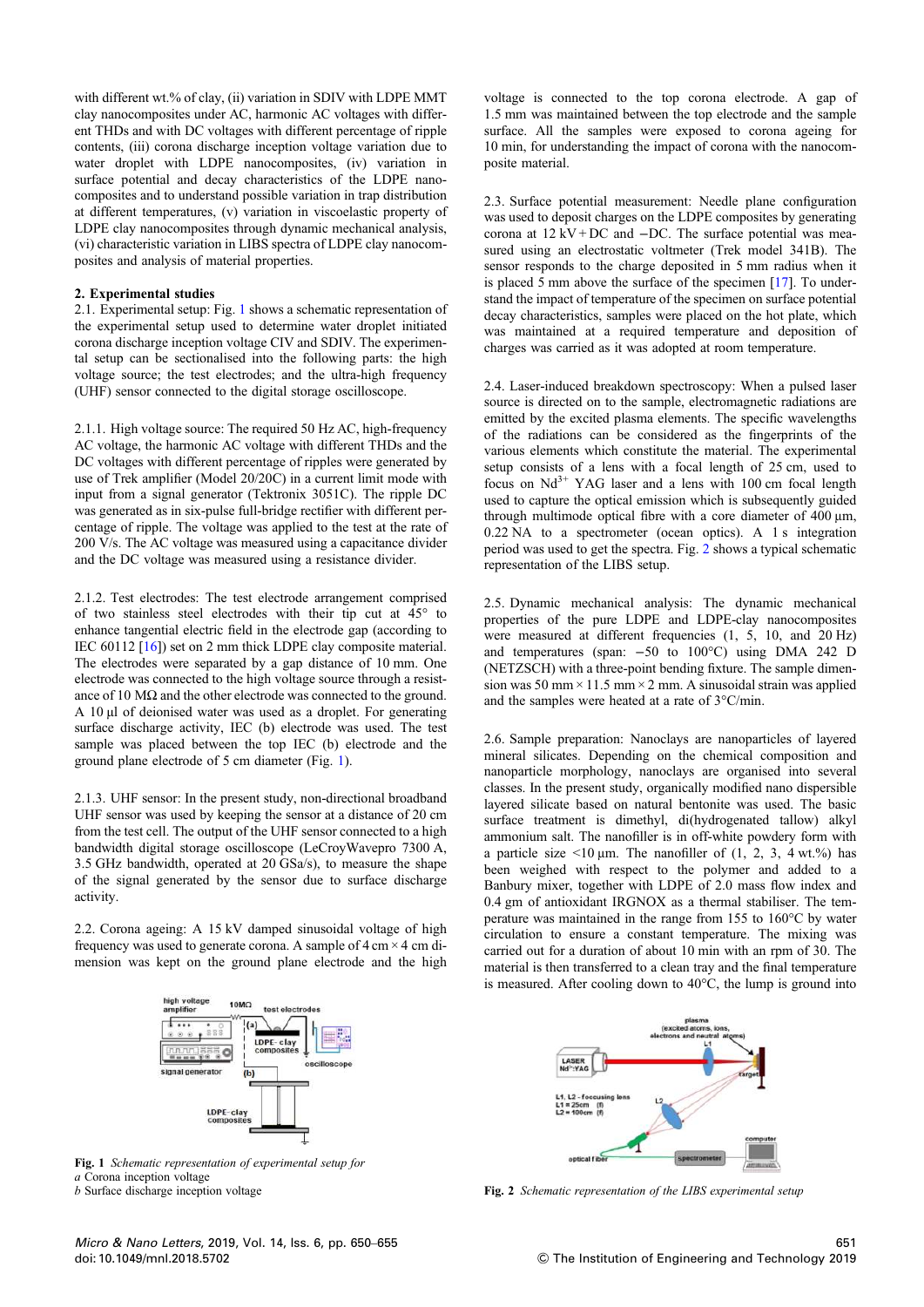small pieces. These pieces were further used to prepare 2 mm sheet on a compression moulding machine at 170°C.

## 3. Results and discussion

3.1. Contact angle measurement: Fig. 3a shows variation in contact angle of LDPE nanocomposites with different wt.% of clay and for corona treated specimens. Half angle method was used to obtain the contact angle. Five readings were taken on each side of the flat plate specimen, at different locations on the surface of the specimen and were averaged. Pure LDPE specimen has very low contact angle. On addition of nanoclay, a significant improvement in contact angle was observed with maximum contact angle for 3 wt.% sample. Increase in contact angle can be attributed due to good filler-matrix interaction. Good polymer-filler interaction implies, effective intercalation of chains of the polymer into the clay galleries, this preferential interaction of polymer chain with clay nanoparticles, reduces the overall free energy of the system [18]. Hence uniform dispersion of nanoparticle resulting in synergetic interaction of polymer with clay increases the contact angle of the system. There is a slight reduction with 4 wt.% sample possibly due to filler agglomeration.

Corona ageing can significantly alter the surface morphology of the polymeric insulating material. To understand the discharge resistance of the material, corona ageing was carried out. The contact angle was measured with a corona aged specimen and a significant reduction in contact angle was observed. However, reduction in contact angle after corona ageing is very large for pure LDPE, compared to LDPE clay composites.

3.2. Variation in CIV: Fig. 3b shows variation in water droplet initiated corona inception voltage (CIV) with different wt.% of clay in LDPE material. On application of voltage, water droplet placed between the electrodes undergoes polarisation and elongates along the axis of the electrodes. At the triple point formed by water, air and composite surface electric field intensification takes place and corona is initiated. Water droplet initiated CIV is determined based on the first UHF signal captured on the gradual increase of applied voltage. A nearly two-fold increase in CIV was observed with 3 wt.% composite. Higher CIV implies lower field intensification at normal operating voltage preventing discharge initiation. Water droplet initiated CIV depends on number of water droplets, the volume of water droplet, the contact angle of the water droplet (contact angle is a measure of the water droplet spread in the electrode gap) and also on the surface electric field [12]. Surface electric field depends on the relative permittivity of the composite.

As both volume and number of water droplets are held constant, CIV depends on contact angle and surface electric field. Increase in permittivity of the composite is prominent at higher concentration of nanofillers resulting in an exponential increase in the value of CIV with wt.% of clay in LDPE. When the weight percentage of nanofiller is increased above a certain limit, a reduction in contact angle is observed. A reduction in contact angle of water droplet indicates spread of water droplet in the electrode gap, which results in reduced effective electrode gap thereby reducing the corona to a much lower voltage.



Fig. 3 Variation in surface properties of composites with different wt% of clay

a Variation in contact angle with wt. % of clay in LDPE before and after corona aging

b Variation in CIV with wt. % of clay in LDPE

3.3. Variation in surface discharge inception voltage: An SDIV is determined based on the first UHF signal captured on the gradual increase of applied voltage. The SDIV values are an average of ten readings with maximum deviation observed to be <1%.

Table 1 shows the SDIV of LDPE nanocomposites under AC and harmonics AC voltage with different THDs. Surface discharge significantly depends on the peak value of the applied voltage. Fifth-order harmonic was found to have the least SDIV due to the fact that they have the highest peak factor. Under DC with an increase in ripple content, SDIV was found to decrease (Table 2). Overall independent of applied voltage profile significant increase in SDIV was observed with increase in clay wt.% in LDPE and 3 wt.% LDPE clay material has maximum SDIV. Further increase in wt.% of clay in LDPE has indicated to have lower SDIV. The cause could be due to agglomeration of filler resulting in weak spots for charge trapping and surface discharge. Higher SDIV of LDPE clay suggests increased surface discharge resistance of the material. Increased surface discharge resistance improves the tracking performance of the insulating material.

3.4. Surface potential measurement: The charge injected by the corona discharge process was deposited on top of the insulating material and the surface potential measurements were carried out using electrostatic voltmeter. On removal of charge deposition, the surface potential decays and this can be mathematically quantified as

$$
V(t) = V_0 e^{-\lambda t}
$$
 (1)

where  $\lambda$  is the decay rate and  $V_0$  is the initial voltage measured.

Fig. 4 shows surface potential decay characteristics for different wt.% of clay in LDPE. Initial potential of LDPE nanocomposites with different percentage of clay was nearly the same. On the inclusion of clay particles, there is a significant increase in decay time. For 3 wt.% sample decay process was very slow indicating higher resistance to charge carrier mobility on the surface. Further with 4 wt.% decay time slightly reduced compared to 3 wt.% sample. Kumara et al. [19] have also observed a similar trend

Table 1 SDIV under AC and harmonic AC voltages with different THDs for LDPE clay composites

| K | THD%     | Peak   |           |            | Surface discharge inception voltage, $V_{rms}$ , $kV$ |                    |                   |  |
|---|----------|--------|-----------|------------|-------------------------------------------------------|--------------------|-------------------|--|
|   |          | factor | Pure LDPE | $1 wt. \%$ | $2 wt. \%$                                            | $3 \text{ wt.} \%$ | $4 \text{ wt.} %$ |  |
| 1 | $\Omega$ | 1.41   | 3.71      | 3.72       | 4.22                                                  | 4.43               | 3.70              |  |
| 3 | 10       | 1.27   | 3.14      | 3.39       | 3.63                                                  | 4.28               | 3.59              |  |
| 3 | 20       | 1.20   | 3.11      | 3.27       | 3.54                                                  | 4.25               | 3.52              |  |
| 3 | 40       | 1.30   | 2.82      | 2.90       | 3.04                                                  | 3.71               | 3.23              |  |
| 5 | 10       | 1.55   | 2.83      | 2.92       | 3.13                                                  | 3.70               | 3.31              |  |
| 5 | 20       | 1.66   | 2.39      | 2.54       | 2.75                                                  | 3.25               | 2.89              |  |
| 5 | 40       | 1.84   | 1.99      | 2.18       | 2.36                                                  | 2.78               | 2.45              |  |
| 7 | 10       | 1.43   | 3.16      | 3.39       | 3.59                                                  | 3.99               | 3.79              |  |
| 7 | 20       | 1.54   | 2.74      | 2.94       | 3.14                                                  | 3.52               | 3.32              |  |
| 7 | 40       | 1.71   | 2.28      | 2.49       | 2.68                                                  | 2.99               | 2.81              |  |

Table 2 SDIV under DC voltage with different ripple content for LDPE clay composites

| Voltage with<br>different% of ripple | Pure<br><b>LDPE</b> | $1 wt. \%$ | $2 wt.$ % | $3 wt.$ % | $4 \text{ wt.} %$ |
|--------------------------------------|---------------------|------------|-----------|-----------|-------------------|
| $+DC$                                | 14.95               | 15.06      | 15.84     | 17.58     | 16.32             |
| $+DC + 3\%$                          | 14.64               | 14.52      | 15.18     | 16.38     | 15.06             |
| $+DC + 5\%$                          | 13.32               | 13.26      | 14.04     | 15.18     | 13.98             |
| $-DC$                                | 15.18               | 15.66      | 16.32     | 18.12     | 16.92             |
| $-DC + 3\%$                          | 14.64               | 15.12      | 15.78     | 16.92     | 15.66             |
| $-DC + 5\%$                          | 13.86               | 13.92      | 14.76     | 15.84     | 14.52             |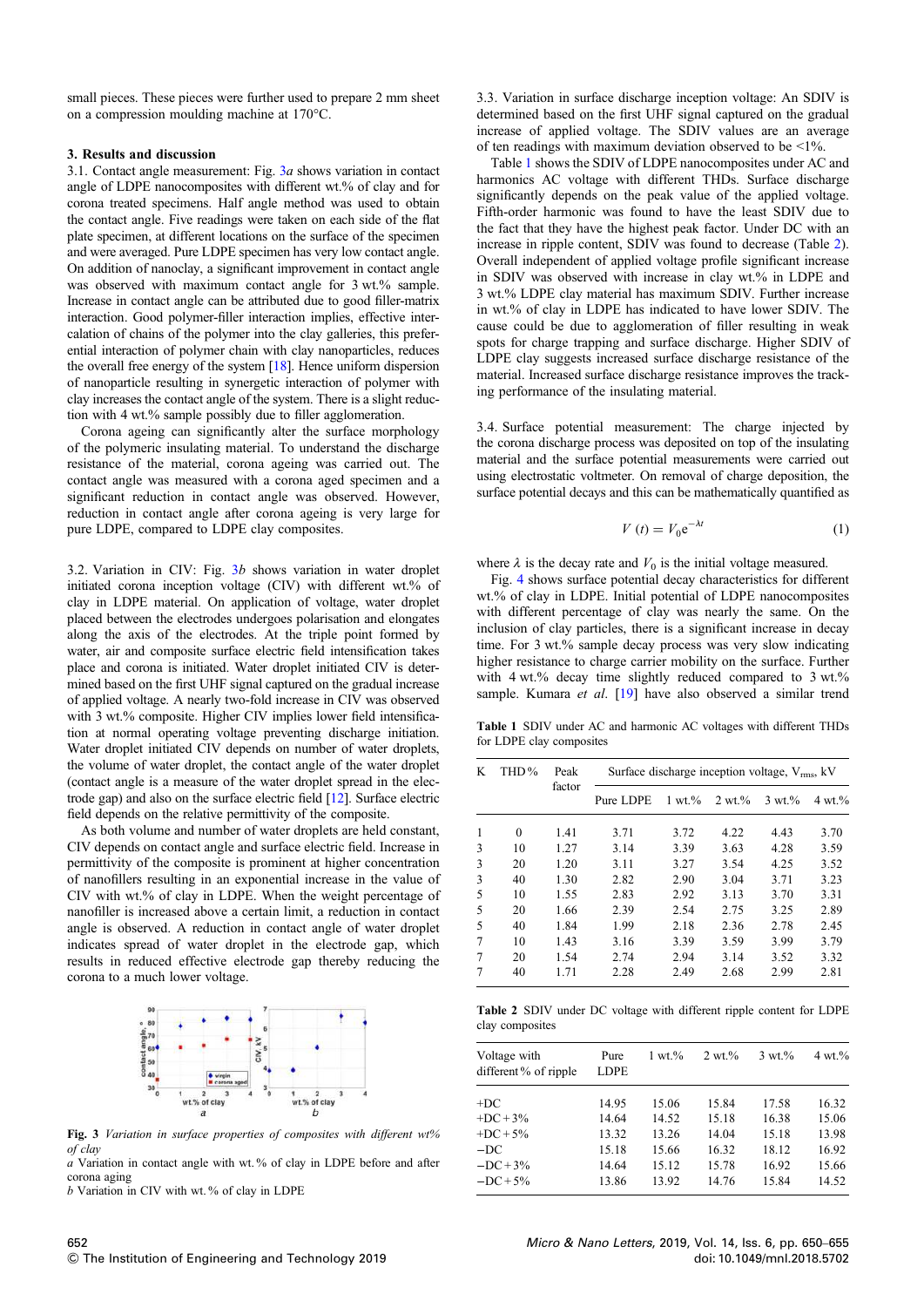

Fig. 4 Surface potential decay characteristics of different clay–LDPE samples  $a$  25 $\degree$ C and

 $b$  60 $\mathrm{^{\circ}C}$ 

Table 3 Initial voltage and decay rate for different samples

| Polarity          |                |                        | $+DC$          |                                                                               |                | $-DC$                                               |                |                |
|-------------------|----------------|------------------------|----------------|-------------------------------------------------------------------------------|----------------|-----------------------------------------------------|----------------|----------------|
| Sample            |                | Initial<br>voltage, kV |                | Initial<br>Decay rate $\lambda$ ,<br>$10^{-3}$ s <sup>-1</sup><br>voltage, kV |                | Decay rate $\lambda$ ,<br>$10^{-3}$ s <sup>-1</sup> |                |                |
|                   | $25^{\circ}$ C | $60^{\circ}$ C         | $25^{\circ}$ C | $60^{\circ}$ C                                                                | $25^{\circ}$ C | $60^{\circ}$ C                                      | $25^{\circ}$ C | $60^{\circ}$ C |
| Pure              | 3.4            | 2.0                    | 3.8            | 3.8                                                                           | 4              | 1.9                                                 | 1.5            | 2.4            |
| $1 wt. \%$        | 3.9            | 17                     | 0.6            | 1.7                                                                           | 4.1            | 2.2                                                 | 1.3            | 1.6            |
| $2 wt. \%$        | 3.8            | 1.8                    | 0.4            | 1.5                                                                           | 4.0            | $\mathfrak{D}$                                      | 0.4            | 2.4            |
| $3 wt.$ %         | 3.7            | 1.6                    | 0.2            | $\mathfrak{D}$                                                                | 3.8            | 2.2                                                 | 0.3            | 1.1            |
| $4 \text{ wt.} %$ | 3.6            | 11                     | 0.5            | 1.2                                                                           | 3.9            | 1.6                                                 | 0.08           | 2.4            |

with LDPE  $\text{Al}_2\text{O}_3$  nanocomposite. Table 3 shows the decay rate constant and initial potential for the LDPE clay nanocomposites. Similar characteristics have been observed, irrespective of the polarity of corona charging.

During operation, the cable insulation temperature is much higher than the room temperature depending on the local conditions. Hence, the surface potential variation was analysed at a higher temperature (60°C). It was observed that the initial potential on the surface decreases with increase in temperature. Also, the surface potential decay time shows an inverse relationship with temperature of the specimen in the range studied.

The surface trap distribution can be obtained from surface potential according to isothermal current decay theory [20]. The trap distribution is given by

$$
N(E) = \frac{2\varepsilon_0 \varepsilon_r}{qL^2 k T f_0(E)} t \frac{\mathrm{d}V}{\mathrm{d}t}
$$
 (2)

where  $q$  is electron charge,  $L$  is the sample thickness,  $T$  is ambient temperature, k is Boltzman constant and  $f_0(E)$  is occupancy rate of initial electrons. The trap depth can be represented by

$$
\Delta(E) = E_{\rm c} - E_{\rm m} = kT \ln(vt) \tag{3}
$$

where  $E_c$  and  $E_m$  represent the lowest level of the conduction band and time-dependent demarcation energy, respectively. Below  $E<sub>m</sub>$ electrons are frozen in the traps [21].

Figs. 5 and 6 show the trap distribution of LDPE clay nanocomposites at 25 and 60°C, respectively. The trap distribution was calculated based on (2) and (3). It is observed from Fig. 5 that the trap energy level varies from 0.7 to 1 eV. The inclusion of nanofillers in the polymer matrix resulted in deeper traps with increased trap density for both positive and negative charges (Table 3). Increased trap density strongly correlates to higher initial charge with clay nanocomposites (Tables 3 and 4). Deeper trap level with composites strongly correlates with lower decay rate or higher detrapping time observed with clay composites (Tables 3 and 4). 3 wt.% sample has the highest trap level (Table 4) consequently has very low decay rate (Table 3). The interaction



Fig. 5 Trap distribution of Pure and LDPE composites at 25°C under a Positive corona charging and b Negative corona charging



Fig. 6 Trap distribution of Pure and LDPE composites at 60°C under a Positive corona charging and b Negative corona charging

between intercalated molecular chains within the layered silicates may result in deeper trap levels.

It is observed from Fig. 6 that trap energy level varies from 0.7 to 0.95 eV. With the increase in sample temperature, trap distribution shifts to the left and peak trap density decreases. Higher temperature results in thermal activation and easy detrapping of the carriers [22]. Also, carrier mobility is enhanced at higher temperatures. As a result, prominent shallow traps are seen in trap distribution. Further, the influence of temperature was found to be more on the composites than on pure LDPE. Especially at high filler loading, where there is possible agglomeration, and less filler-matrix interaction effect of temperature is more (Tables 3 and 4).

3.5. Laser induced breakdown spectroscopy: Fig. 7 shows the LIBS spectra of pure and LDPE clay composites. In pure LDPE C, H and O peaks are observed. In clay composites, Na, Ca and Al peaks corresponding to MMT clay are observed along with the peaks that are observed in the virgin sample. The peaks of spectra are identified as per NIST database [23]. Laser spectra depend on various parameters like absorption coefficient, material hardness, melting point and so on. With 1 wt.% sample, Na peaks are not observed this is possibly due to lower filler content.

Based on the spectra, the temperature of the plasma formed by laser ablation can be calculated as per the Boltzmann Saha equation [24].

$$
T_{\rm e} = 1.44 \frac{E_2 - E_1}{\ln \left[ \frac{L_1 * \lambda_1 * A_2 * g_2}{L_2 * \lambda_2 * A_1 * g_1} \right]}
$$
(4)

where  $E_1$  and  $E_2$  are the excited energy levels,  $g_1$  and  $g_2$  are the statistical weights of excited energy levels 1 and 2, respectively,  $A_1$  and  $A_2$  are transition probabilities of states,  $I_1$  and  $I_2$  are the intensities of particular atomic species at  $\lambda_1$  and  $\lambda_2$  wavelengths, respectively and  $T_e$  is the plasma electron temperature under the condition of local thermodynamic equilibrium.

Laser ablation creates a crater of micrometre dimensions in the sample. Table 5 shows variation in the crater depth formed by laser ablation and plasma temperature (by (4)) are inversely related as shown in Table 5. Desai et al. [17] have indicated that plasma temperature of the material is directly proportional to the material hardness. A 3 wt.% sample has the highest plasma temperature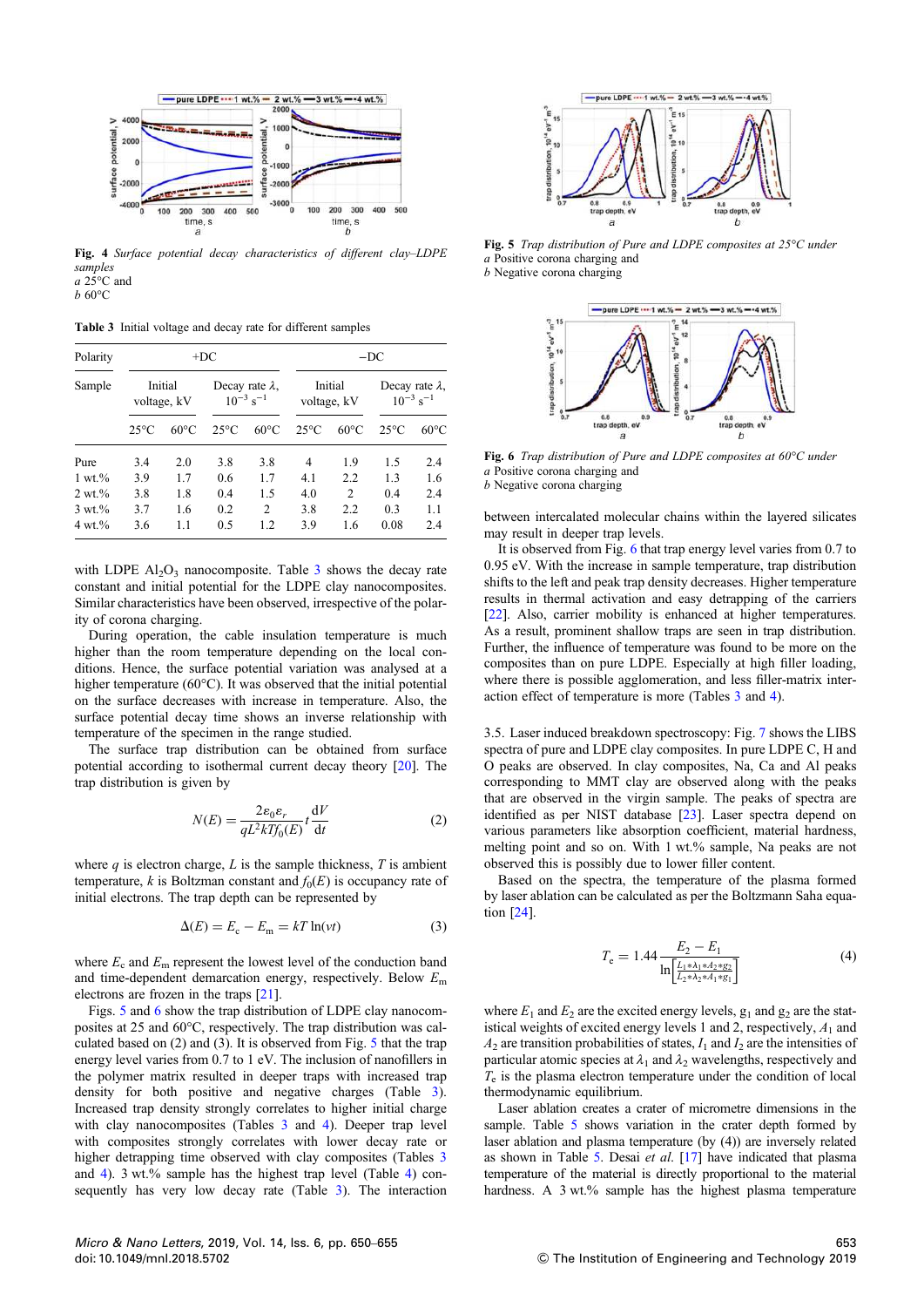Table 4 Peak trap density and corresponding trap level for different samples

| Polarity<br>Sample |                |                | $+DC$                                                         |                | $-DC$          |                |                                                               |                |
|--------------------|----------------|----------------|---------------------------------------------------------------|----------------|----------------|----------------|---------------------------------------------------------------|----------------|
|                    | Trap depth, eV |                | Trap distribution, $10^{14}$ eV <sup>-1</sup> m <sup>-3</sup> |                | Trap depth, eV |                | Trap distribution, $10^{14}$ eV <sup>-1</sup> m <sup>-3</sup> |                |
|                    | $25^{\circ}$ C | $60^{\circ}$ C | $25^{\circ}$ C                                                | $60^{\circ}$ C | $25^{\circ}$ C | $60^{\circ}$ C | $25^{\circ}$ C                                                | $60^{\circ}$ C |
| pure               | 0.88           | 0.87           | 13.1                                                          | 12.9           | 0.88           | 0.84           | 14.1                                                          | 12.8           |
| $1 wt. \%$         | 0.90           | 0.90           | 14                                                            | 14.3           | 0.88           | 0.88           | 15.1                                                          | 11.4           |
| $2 wt. \%$         | 0.92           | 0.88           | 15.1                                                          | 12.9           | 0.92           | 0.88           | 14.1                                                          | 12.2           |
| $3 wt.$ %          | 0.97           | 0.89           | 16.8                                                          | 13.0           | 0.94           | 0.89           | 15.8                                                          | 10.6           |
| $4 \text{ wt.} \%$ | 0.92           | 0.83           | 14.8                                                          | 9.6            | 0.9            | 0.91           | 13.5                                                          | 11.6           |



Fig. 7 LIBS spectra of LDPE clay nanocomposites

Table 5 Plasma temperature and crater depth and hardness for different samples

| sample            | Plasma temperature<br>Te K | Crater<br>$depth, \mu m$ | Micro Vickers<br>hardness |
|-------------------|----------------------------|--------------------------|---------------------------|
| pure              | 10,216                     | $85.93 \pm 1$            | $2.9 \pm 0.2$             |
| $1 wt. \%$        | 11,559                     | $84.30 \pm 1$            | $3.1 \pm 0.1$             |
| $2 wt.$ %         | 12,979                     | $84.10 \pm 1$            | $3.3 \pm 0.1$             |
| $3 wt.$ %         | 14,550                     | $80.90 \pm 1$            | $3.8 \pm 0.2$             |
| $4 \text{ wt.} %$ | 10,185                     | $102.91 \pm 2$           | $3.1 \pm 0.3$             |

and consequently the lower crater depth (Table 5) and the highest hardness (Table 5). Laser ablation can be treated as equivalent to localised thermal stress produced by electrical discharges in the insulating material. Lower crater depth clearly implies higher thermal resistance of the material. This strongly correlates to lower discharge damage observed with 3 wt.% sample (Fig. 8).

The inclusion of inorganic filler like clay increases the thermal stability and partial discharge resistance of the composite [3]. Uniform dispersion of nanoparticle in the matrix exposes very less amount of base matrix to any kind ageing. As a result crater with lower depth is formed for composites compared to pure LDPE. However, at higher fillers concentrations due to agglomeration of fillers weak spots are produced in the matrix. Hence, the 4 wt.% has higher crater depth and lower plasma temperature compared to pure LDPE. Thus LIBS can be used as a diagnostic tool to understand the condition of the insulating material.

3.6. Dynamic mechanical analysis: Polymers usually exhibit viscoelastic behaviour. The presence of fillers varies the entanglement and hence chain mobility of the polymer, therefore the viscoelastic property of the material can be significantly altered by the presence of the filler. Further, the interface regions can act as a region of stress transfers and can affect the stiffness of the material. Fig. 9a shows the variation of storage modulus of pure and LDPE composites with temperature. It is observed that storage modulus of composites is higher than that of pure LDPE and variation in storage modulus amongst different weight percentages in minimum. The increased storage modulus of the composites can



Fig. 8 Typical water droplet initiated discharge damage pictures of different LDPE clay composites pe

|  |                  | a Pure LDPE  |
|--|------------------|--------------|
|  | $h \cdot 1$ wt.% |              |
|  | $c$ 2 wt.%       |              |
|  |                  | d 3 wt.% and |

 $e$  4 wt. $%$ 



Fig. 9 Variation a storage modulus

b tan  $\overline{(\delta)}$  with temperature for pure and LDPE composites for 1 Hz frequency

be attributed to the presence of filler with higher elastic modulus in the polymer matrix which provides higher stiffness to composite.

The overall effect of fillers on the composite's viscoelastic property can be analysed by tan  $(\delta)$  of the composites. Fig.  $9b$  shows the variation of tan  $(\delta)$  of pure and LDPE composites with temperature. The tan  $(\delta)$  is the measure of the ratio of the viscous modulus (loss modulus) to elastic modulus (storage modulus). With the increase in temperature polymer chain movement increases and storage modulus decreases. Further, with the increase in temperature chains start sliding over each other and viscous nature/loss modulus of matrix increases [25]. As a result of this simultaneous increase and decrease at a particular temperature peaking in tan  $(\delta)$  is observed. This peak is around 50°C for pure LDPE and corresponds to ß relaxation of the composite.

It is observed that tan  $(\delta)$  of pure LDPE is higher than composites and 3 wt.% sample has the least tan  $(\delta)$ . The presence of filler has two effects: increased stiffness due to filler's high modulus and increased viscous nature due to mesophasic interface. These two effects compete to form viscoelastic material. In the case of composites, stiffness factor dominates and hence composite have a lower tan  $(\delta)$  compared to pure LDPE.

In Table 6, the glass transition temperature  $(T_g)$  corresponding to their loss modulus peaks. It is observed that clay composites have lower glass transition compared to pure sample. Also with the increase in frequency increase in glass transition is observed due to decreased molecular segmental motion with an increase in frequency (Table 6).